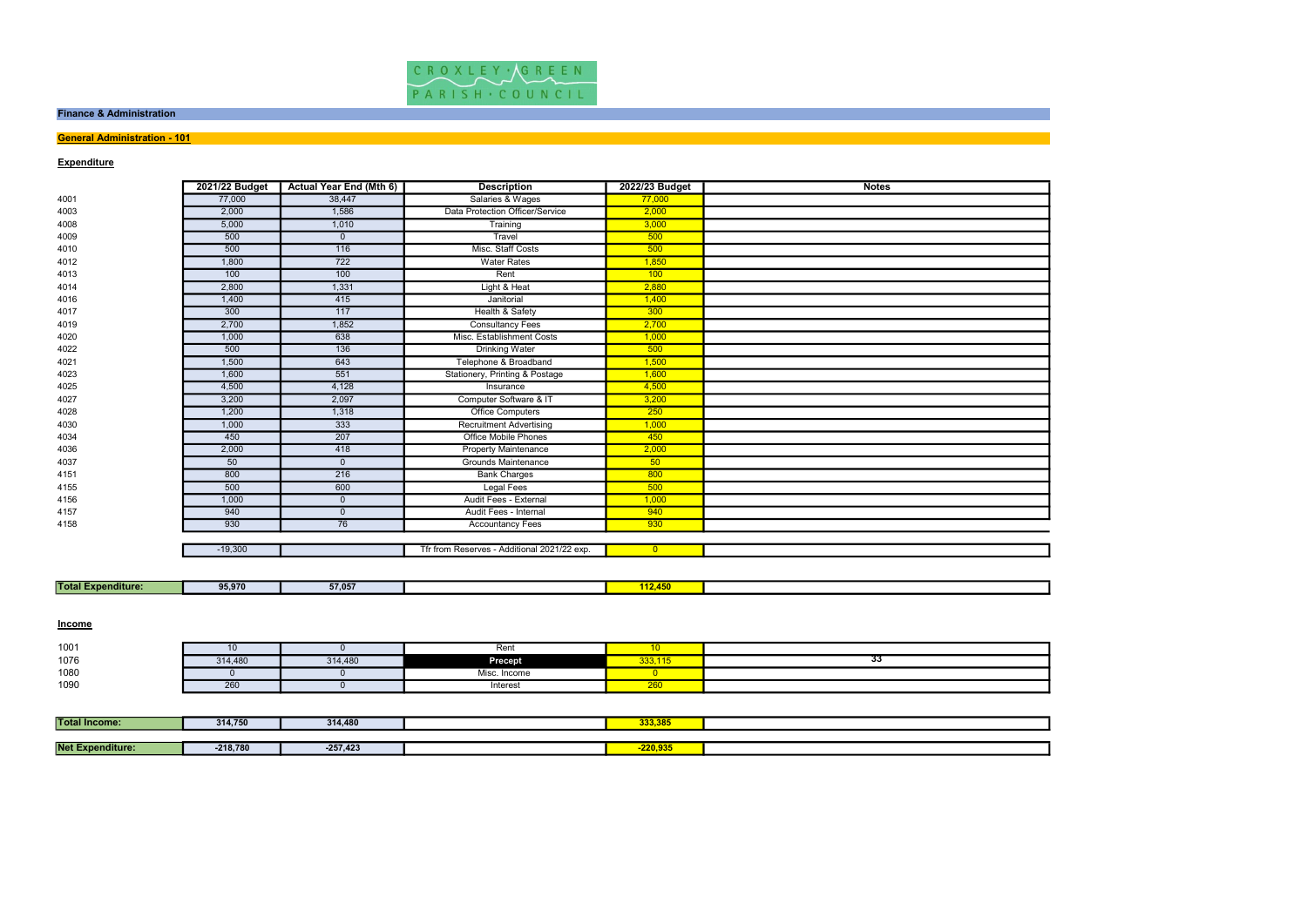### Local Democracy - 102

## **Expenditure**

|                         | 2021/22 Budget | <b>Actual Year End</b> | <b>Description</b>                   | 2022/23 Budget | <b>Notes</b> |
|-------------------------|----------------|------------------------|--------------------------------------|----------------|--------------|
| 4024                    | 2,200          | 2,044                  | Subscriptions/Publications           | 2,200          |              |
| 4033                    | 2,500          | 996                    | New Parish Magazine / Communications | 2,500          |              |
| 4201                    | 550            | 74                     | <b>Chairman's Discretion Budget</b>  | 600            |              |
| 4251                    | 1,250          | $\Omega$               | <b>Election Expenses</b>             | 1,250          |              |
| 4300                    | 370            |                        | Events - Revels on the Green         | 370            |              |
|                         |                |                        |                                      |                |              |
| Total Expenditure:      | 6,870          | 3,114                  |                                      | 6,920          |              |
| Income                  |                |                        |                                      |                |              |
| 1080                    |                |                        | Misc. Income                         | $\overline{0}$ |              |
|                         |                |                        |                                      |                |              |
| <b>Total Income:</b>    | 0              | 0                      |                                      | $\mathbf{0}$   |              |
|                         |                |                        |                                      |                |              |
| <b>Net Expenditure:</b> | 6,870          | 3,114                  |                                      | 6,920          |              |
|                         |                |                        |                                      |                |              |

## **Groundworks Adminstration - 103**

## **Expenditure**

|      | 2021/22 Budget | <b>Actual Year End</b> | <b>Description</b>      | 2022/23 Budget   | <b>Notes</b> |
|------|----------------|------------------------|-------------------------|------------------|--------------|
| 4001 | 63,000         | 24,467                 | Salaries & Wages        | 60,000           |              |
| 4006 | 600            | 285                    | Protective Clothing     | 600              |              |
| 4008 | 2,000          | 925                    | Training                | 3,000            |              |
| 4009 | 100            | 28                     | Travel                  | 100 <sub>1</sub> |              |
| 4010 | 500            | 161                    | <b>Staff Allowances</b> | 500              |              |
| 4012 | 750            | 1,053                  | <b>Water Rates</b>      | 775              |              |
| 4017 | 500            | 315                    | Health & Safety         | 500              |              |

| Total E<br><b>Expenditure:</b> | 67,450 | 27.234 | . . |  |
|--------------------------------|--------|--------|-----|--|
|                                |        |        |     |  |

| <b>Income</b>           |        |        |              |        |  |
|-------------------------|--------|--------|--------------|--------|--|
| 1080                    |        |        | Misc. Income |        |  |
|                         |        |        |              |        |  |
| <b>Total Income:</b>    |        |        |              |        |  |
|                         |        |        |              |        |  |
| <b>Net Expenditure:</b> | 66,950 | 27,234 |              | 64,975 |  |

**Grants - 107** 

| <b>Expenditure</b>        |                |                        |                                      |                |              |
|---------------------------|----------------|------------------------|--------------------------------------|----------------|--------------|
|                           | 2021/22 Budget | <b>Actual Year End</b> | <b>Description</b>                   | 2022/23 Budget | <b>Notes</b> |
| 4200                      | 3,000          |                        | <b>Council's Charity Expenditure</b> | 3,000          |              |
| 4260                      | 9,700          |                        | Village Hall Grant                   | 9,700          |              |
| 4711                      | 5,000          | 5,480                  | Grants                               | 5,000          |              |
|                           |                |                        |                                      |                |              |
| <b>Total Expenditure:</b> | 17,700         | 5,480                  |                                      | 17,700         |              |

**Income** 

| 1077                 |                       | <b>Grants Received</b> |                     |  |
|----------------------|-----------------------|------------------------|---------------------|--|
| 1200                 | 2000<br><b>J</b> ,UUU | Council Charity Income | 3,000               |  |
|                      |                       |                        |                     |  |
| <b>Total Income:</b> | 3,000                 |                        | ---<br><u>o,uuu</u> |  |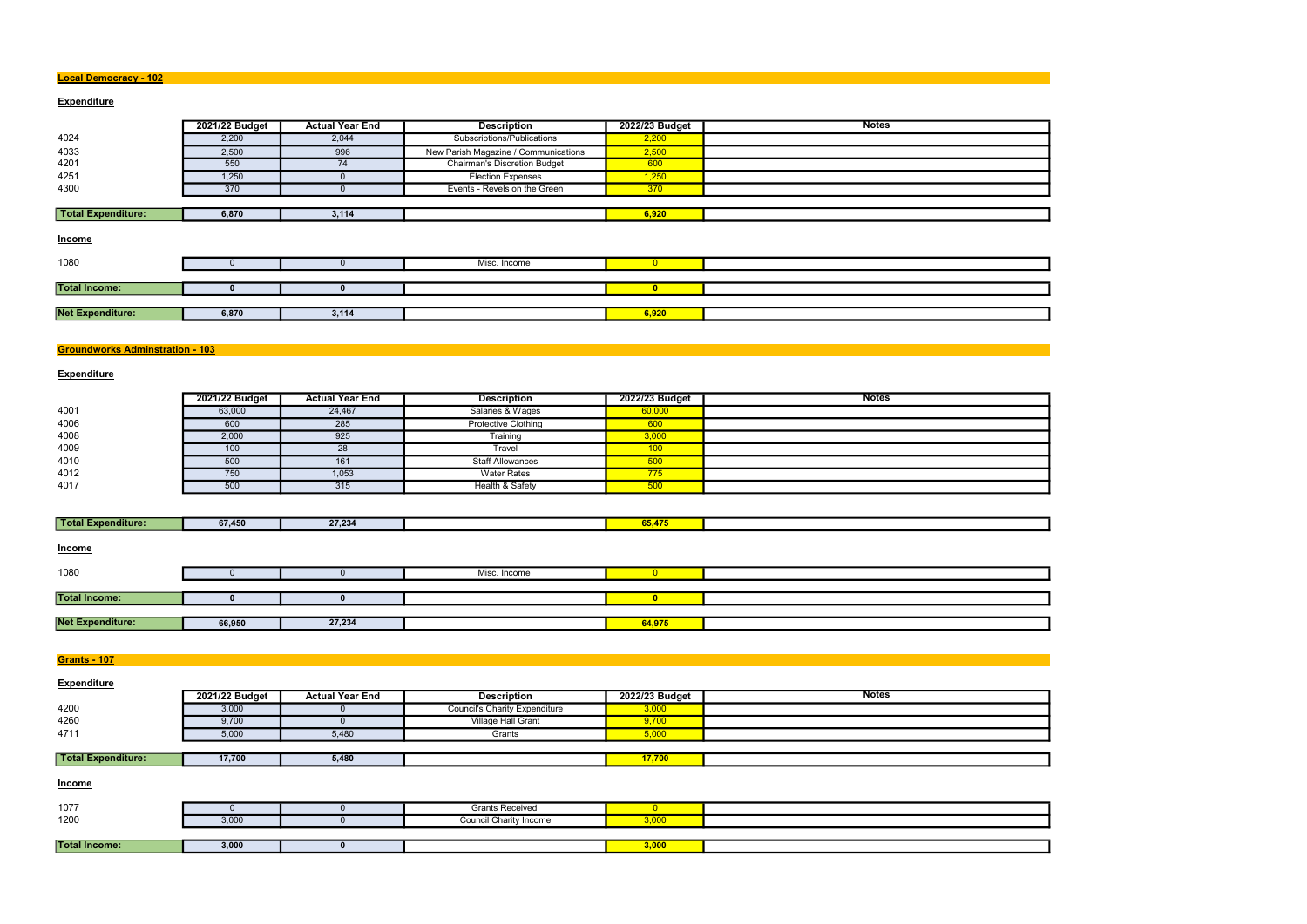| <b>Net Expe</b><br>enditure: | 14,700 | .<br>5.480 |  |  |
|------------------------------|--------|------------|--|--|
|                              |        |            |  |  |

| <b>Net Expenditure:</b>                  | 14,700         | 5,480                  |                                        | 14,700         |              |
|------------------------------------------|----------------|------------------------|----------------------------------------|----------------|--------------|
|                                          |                |                        |                                        |                |              |
|                                          |                |                        |                                        |                |              |
| <b>Capital &amp; Projects - 199</b>      |                |                        |                                        |                |              |
|                                          |                |                        |                                        |                |              |
| <b>Expenditure</b>                       | 2021/22 Budget | <b>Actual Year End</b> | <b>Description</b>                     | 2022/23 Budget | <b>Notes</b> |
| 4175                                     | $\mathbf 0$    | $\mathbf{0}$           | Sale of Assets                         | $\overline{0}$ |              |
| 4823                                     | 4,300          | $\mathbf 0$            | Tfr to Vehicle Repl Fund               | 4,400          |              |
| 4824                                     | 3,300          | $\overline{0}$         | Tfr to Equip Repl Fund                 | 3,400          |              |
| 4873                                     | $\mathbf{0}$   | 19,721                 | Tfr from Vehicle Repl Fund             | $\overline{0}$ |              |
| 4874                                     | $\overline{0}$ | $\mathbf{0}$           | Tfr from Equip Repl Fund               | $\overline{0}$ |              |
| 4973                                     | 50             | $\mathbf{0}$           | <b>Hazel Seeley Award</b>              | 50             |              |
| 4906                                     | $\overline{0}$ | $\overline{0}$         | <b>Updating Council Office (Plans)</b> | $\overline{0}$ |              |
| 4963                                     | 32,000         | $-798$                 | <b>PCSO Funding</b>                    | 32,000         |              |
| 4981                                     | 11,916         | 5,208                  | Vehicle Leasing                        | 10,098         |              |
|                                          | $\mathbf 0$    | $\mathbf 0$            | Depot Extension (Plans)                | $\overline{0}$ |              |
| 4986                                     | 500            | $\mathbf{0}$           | <b>Archiving Council Records</b>       | 500            |              |
|                                          |                |                        |                                        |                |              |
|                                          | $-11,916$      | $\mathbf 0$            | Tfr from EMR 324 - Leasing             | $-10,098$      |              |
|                                          |                |                        |                                        |                |              |
| <b>Total Expenditure:</b>                | 40,150         | 24,131                 |                                        | 40,350         |              |
|                                          |                |                        |                                        |                |              |
| <b>Income</b>                            |                |                        |                                        |                |              |
|                                          |                |                        |                                        |                |              |
| 1080                                     | $\mathbf{0}$   | $\overline{0}$         | Misc. Income                           | $\overline{0}$ |              |
|                                          |                |                        |                                        |                |              |
| <b>Total Income:</b>                     | $\mathbf{0}$   | $\mathbf 0$            |                                        | $\bullet$      |              |
|                                          |                |                        |                                        |                |              |
| <b>Net Expenditure:</b>                  | 40,150         | 24,131                 |                                        | 40,350         |              |
|                                          |                |                        |                                        |                |              |
|                                          |                |                        | <b>Finance &amp; Administration</b>    |                |              |
|                                          |                |                        |                                        |                |              |
| <b>Expenditure</b>                       | 228,140        | 117,016                |                                        | 242,895        |              |
| Income                                   | 317,750        | 314,480                |                                        | 336,385        |              |
| <b>Net Expenditure</b>                   | $-89,610$      | $-197,464$             |                                        | $-93,490$      |              |
|                                          |                |                        |                                        |                |              |
|                                          |                |                        |                                        |                |              |
|                                          |                |                        |                                        |                |              |
|                                          |                |                        |                                        |                |              |
| <b>Leisure, Events &amp; Environment</b> |                |                        |                                        |                |              |
|                                          |                |                        |                                        |                |              |
| <b>Open Space Management - 202</b>       |                |                        |                                        |                |              |
|                                          |                |                        |                                        |                |              |
| <b>Expenditure</b>                       |                |                        |                                        |                |              |
|                                          | 2021/22 Budget | <b>Actual Year End</b> | <b>Description</b>                     | 2022/23 Budget | <b>Notes</b> |
| 4401                                     | 500            | 223                    | Refuse/Green Waste Disposal            | 500            |              |
| 4403                                     | $\overline{0}$ | $\mathbf 0$            | Maintenance Contracts                  | $\overline{0}$ |              |
| 4404                                     | 700            | $\overline{0}$         | <b>Equipment Hire</b>                  | 700            |              |
| 4405                                     | 1,500          | 58                     | <b>Equipment Maintenance</b>           | 1,500          |              |
| 4406                                     | 2,000          | 231                    | <b>Equipment Purchased</b>             | 2,000          |              |
| 4407                                     | 1,000          | 756                    | Maintenance - LT71 WRK                 | 500            |              |
| 4408                                     | 250            | $\mathbf 0$            | Maintenance - Tractor                  | 250            |              |
| 4409                                     | 250            | 193                    | Maintenance - Ride on Mower            | 250            |              |
| 4410                                     | 550            | 194                    | <b>Fly Tipping</b>                     | 550            |              |
|                                          | 1,500          | $\mathbf 0$            | Hazardous Waste Removal                | 1,500          |              |
| 4412                                     | 4,000          | 1,247                  | <b>Grounds Maintenance</b>             | 4,000          |              |
| 4413                                     | 3,000          | 3,381                  | Vehicle License & Insurance            | 3,000          |              |
| 4414                                     | 1,400          | 514                    | Fuel & Oil - LT71 WRK                  | 1,400          |              |
| 4415                                     | 860            | 512                    | Fuel & Oil - Groundworks               | 860            |              |
|                                          |                |                        |                                        |                |              |
|                                          |                |                        |                                        |                |              |

|                    | 2021/22 Budget | <b>Actual Year End</b> | <b>Description</b>           | 2022/23 Budget | Notes |
|--------------------|----------------|------------------------|------------------------------|----------------|-------|
| 4401               | 500            | 223                    | Refuse/Green Waste Disposal  | 500            |       |
| 4403               |                |                        | Maintenance Contracts        | $\overline{0}$ |       |
| 4404               | 700            |                        | <b>Equipment Hire</b>        | 700            |       |
| 4405               | 1,500          | 58                     | <b>Equipment Maintenance</b> | 1,500          |       |
| 4406               | 2,000          | 231                    | <b>Equipment Purchased</b>   | 2,000          |       |
| 4407               | 1,000          | 756                    | Maintenance - LT71 WRK       | 500            |       |
| 4408               | 250            | 0                      | Maintenance - Tractor        | 250            |       |
| 4409               | 250            | 193                    | Maintenance - Ride on Mower  | 250            |       |
| 4410               | 550            | 194                    | Fly Tipping                  | 550            |       |
|                    | 1,500          |                        | Hazardous Waste Removal      | 1,500          |       |
| 4412               | 4,000          | 1,247                  | <b>Grounds Maintenance</b>   | 4,000          |       |
| 4413               | 3,000          | 3,381                  | Vehicle License & Insurance  | 3,000          |       |
| 4414               | 1,400          | 514                    | Fuel & Oil - LT71 WRK        | 1,400          |       |
| 4415               | 860            | 512                    | Fuel & Oil - Groundworks     | 860            |       |
|                    |                |                        |                              |                |       |
| Total Expenditure: | 17,510         | 7,309                  |                              | 17,010         |       |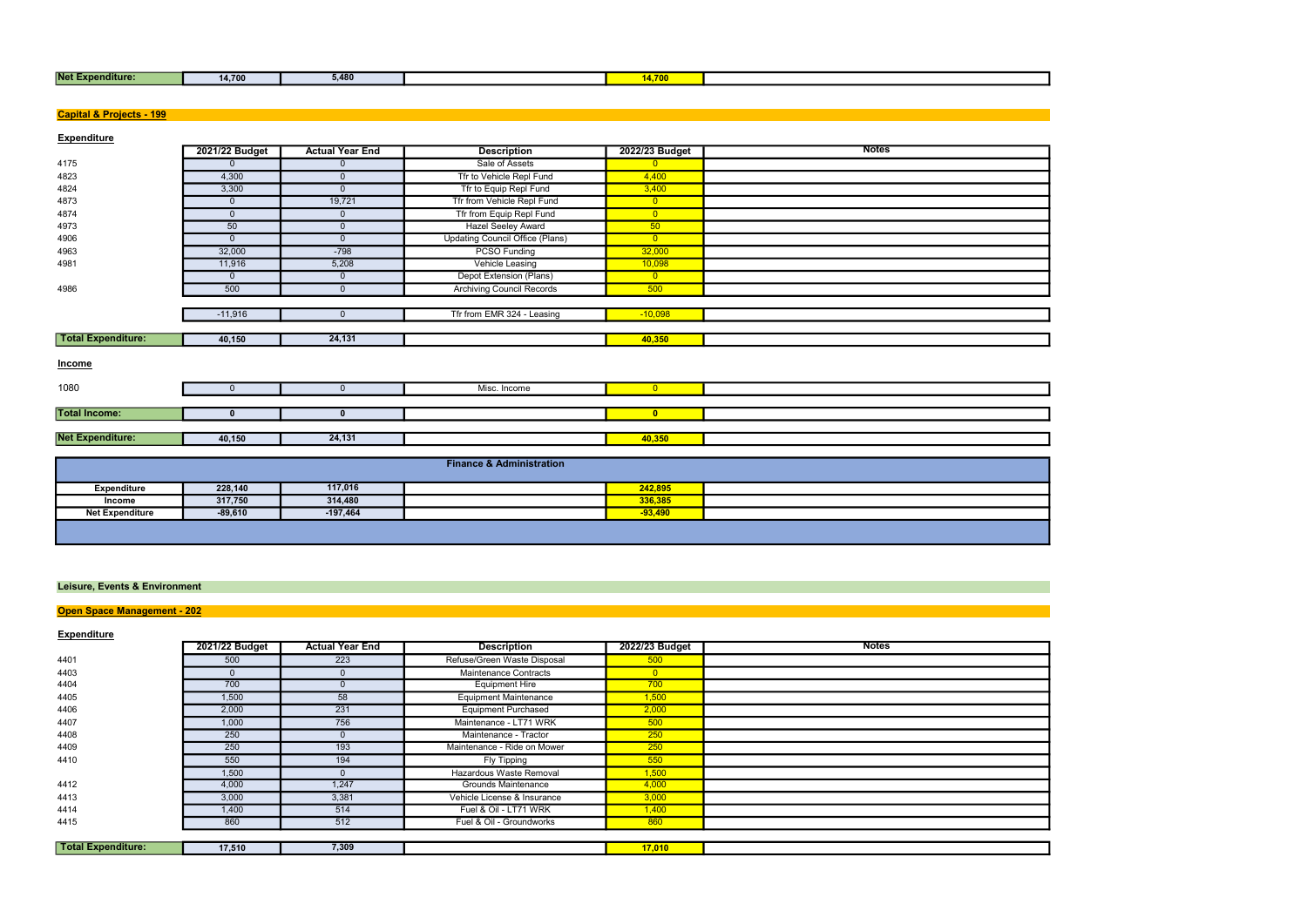| <b>Net Expenditure:</b> | 47.540<br>17,51U | 7,309 | $1 - 0.18$ |  |
|-------------------------|------------------|-------|------------|--|
|                         |                  |       |            |  |

| <b>Net Expenditure:</b>   | 17,510         | 7,309                  |                          | 17,010         |                               |
|---------------------------|----------------|------------------------|--------------------------|----------------|-------------------------------|
|                           |                |                        |                          |                |                               |
| Open Spaces & Trees - 203 |                |                        |                          |                |                               |
| <b>Expenditure</b>        |                |                        |                          |                |                               |
|                           | 2021/22 Budget | <b>Actual Year End</b> | <b>Description</b>       | 2022/23 Budget | <b>Notes</b>                  |
| 4058                      | 2,000          |                        | Weston Wood              | 2,000          |                               |
| 4056                      | 250            | $\Omega$               | <b>Street Trees</b>      | 250            |                               |
| 4049                      | 16,000         | 8,177                  | Dog Hygiene              | 16,000         |                               |
| 4049                      | 1,000          |                        | Dog Bin Replacements     | 1,000          |                               |
| 4699                      | $\mathbf{0}$   | $\Omega$               | Stone's Orchard Fund     | $\overline{0}$ |                               |
|                           | $\mathbf{0}$   |                        | <b>Wildflower Meadow</b> | 2,000          | Awaiting more detailed quote. |
|                           |                |                        |                          |                |                               |
| <b>Total Expenditure:</b> | 19,250         | 8,177                  |                          | 21,250         |                               |
| <b>Income</b>             |                |                        |                          |                |                               |
| 1077                      | $\mathbf{0}$   |                        | <b>Grants Received</b>   | $\overline{0}$ |                               |
| 1084                      | 200            |                        | Dog Bag Donations        | 200            |                               |
|                           |                |                        |                          |                |                               |
| <b>Total Income:</b>      | 200            | $\mathbf{0}$           |                          | 200            |                               |
|                           |                |                        |                          |                |                               |
| <b>Net Expenditure:</b>   | 19,050         | 8,177                  |                          | 21,050         |                               |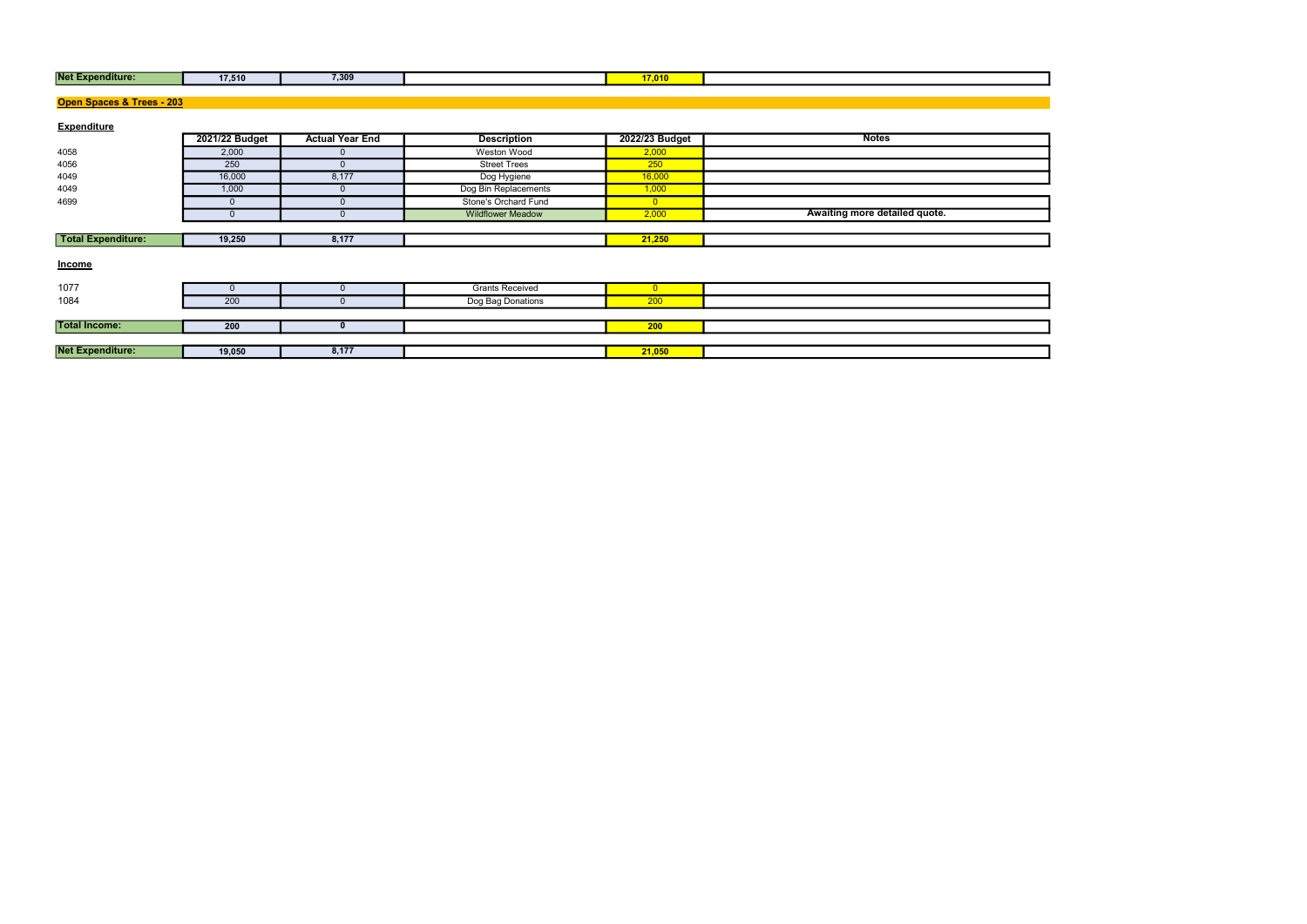### Events - 211

| <b>Expenditure</b>        |                |                        |                                         |                |                                                  |
|---------------------------|----------------|------------------------|-----------------------------------------|----------------|--------------------------------------------------|
|                           | 2021/22 Budget | <b>Actual Year End</b> | <b>Description</b>                      | 2022/23 Budget | <b>Notes</b>                                     |
| 4601                      | 100            | $\mathbf{0}$           | <b>Xmas Lighting Competition</b>        | 100            |                                                  |
| 4602                      | 250            | $\Omega$               | <b>Quiz Night</b>                       | 250            |                                                  |
| 4605                      | 11,000         | 5,545                  | Christmas Lights                        | 11,000         |                                                  |
| 4610                      | 8,000          | $\mathbf{0}$           | Fireworks on Green                      | 8,000          |                                                  |
| 4611                      | 1,300          | $\Omega$               | Senior Citizens Seaside/Outing          | 1,300          |                                                  |
| 4615                      | 2,500          | $\mathbf{0}$           | Christmas Trees (Library & Green)       | 2,500          |                                                  |
| 4617                      | 100            | $\Omega$               | Wassail                                 | 100            |                                                  |
| 4618                      | 700            | 411                    | Dog Show & Apple Day                    | 700            |                                                  |
| 4619                      | 1,000          | $\overline{0}$         | Local Travel Map (Business Festival)    | 500            |                                                  |
| 4623                      | 1,500          | $\mathbf{0}$           | Remembrance Day Event                   | 500            |                                                  |
| 4622                      | 400            | $\mathbf{0}$           | Poppies on The Green                    | 400            |                                                  |
| 4631                      | 1,500          | $\mathbf{0}$           | Home & Produce Show                     | 1,500          |                                                  |
| 4634                      | 5,500          | $\Omega$               | Revels & Croxfest                       | 5,500          |                                                  |
| 4635                      | 650            | $\Omega$               | Senior Citizens Xmas Trip               | 650            |                                                  |
| 4636                      | 500            | $\mathbf{0}$           | <b>History Project</b>                  | 500            |                                                  |
| 4637                      | 500            | $\mathbf{0}$           | <b>General Ranger Events</b>            | 500            |                                                  |
| 4638                      | 500            | $\Omega$               | <b>French Market</b>                    | 500            |                                                  |
| 4639                      | 500            | $\Omega$               | <b>VE Day 2020</b>                      | $\overline{0}$ |                                                  |
| 4632                      | 500            | $\Omega$               | Peace Picnic                            | 500            |                                                  |
| 4626                      | 350            | $\mathbf{0}$           | Infant School Sun Flower Comp           | 350            |                                                  |
| 4628                      | 1,000          | 34                     | Promotional materials                   | 1,000          |                                                  |
| 4629                      | 1,000          | 69                     | Allotment for Preschool children        | 1,000          |                                                  |
| 4625                      | 300            | 42                     | Easter Egg Hunt (Stones Orchard)        | 350            |                                                  |
| 4633                      | 250            | $\overline{0}$         | <b>Pumpkin Carving</b>                  | 250            |                                                  |
|                           | N/A            | N/A                    | <b>Table Tennis Competition</b>         | 250            | New item. See separate budget proposal.          |
|                           | N/A            | N/A                    | <b>Art Exhibition &amp; Competition</b> | 500            | New item. See LEE Committee Meeting of 02/11/21. |
|                           | N/A            | N/A                    | Find the Gnome!                         | 280            | New item. See separate budget proposal.          |
|                           |                |                        |                                         |                |                                                  |
| <b>Total Expenditure:</b> | 39,900         | 6,101                  |                                         | 38,980         |                                                  |
| <b>Income</b>             |                |                        |                                         |                |                                                  |
| 1077                      | $\mathbf{0}$   | $\mathbf{0}$           | <b>Grants &amp; Donations Received</b>  |                |                                                  |
| 1080                      | $\Omega$       | $\Omega$               | Misc. Income                            |                |                                                  |
|                           |                |                        |                                         |                |                                                  |
| <b>Total Income:</b>      | $\mathbf{0}$   | $\mathbf{0}$           |                                         | $\mathbf{0}$   |                                                  |
|                           |                |                        |                                         |                |                                                  |
| <b>Net Expenditure:</b>   | 39,900         | 6,101                  |                                         | 38,980         |                                                  |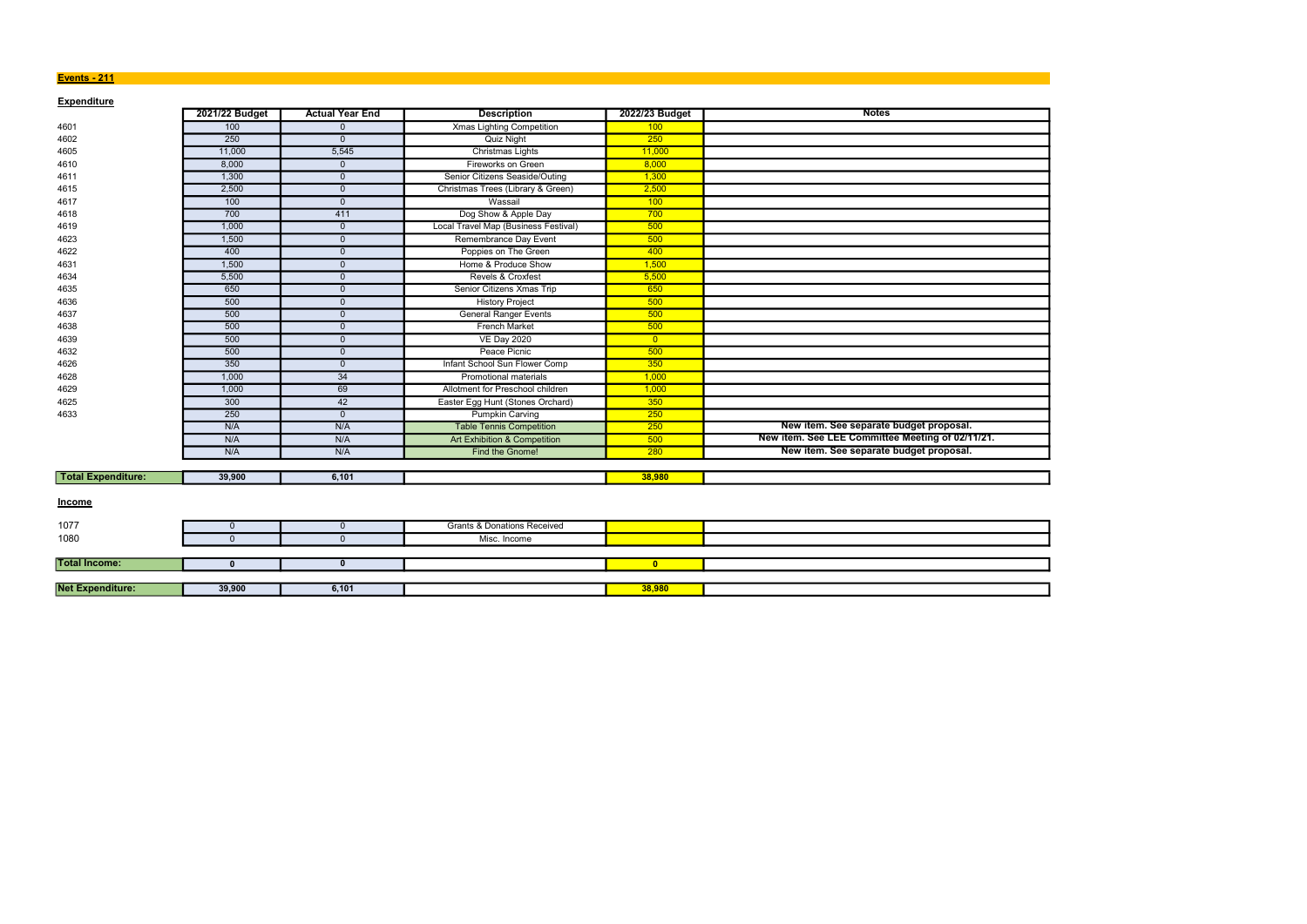| <b>MSC Barton Way - 221</b> |  |
|-----------------------------|--|
|-----------------------------|--|

| <b>Expenditure</b>        |                |                        |                              |                |                                             |
|---------------------------|----------------|------------------------|------------------------------|----------------|---------------------------------------------|
|                           | 2021/22 Budget | <b>Actual Year End</b> | <b>Description</b>           | 2022/23 Budget | <b>Notes</b>                                |
| 4042                      | 200            | 13                     | <b>Equipment Maintenance</b> | 200            |                                             |
|                           |                |                        |                              |                |                                             |
| <b>Total Expenditure:</b> | 200            | 13                     |                              | 200            |                                             |
| Income                    |                |                        |                              |                |                                             |
| 1077                      |                |                        | TRDC Contribution to Repairs |                | TRDC should contribute 2/3 of repair costs. |
|                           |                |                        |                              |                |                                             |
| <b>Total Income:</b>      | n              |                        |                              | n              |                                             |
|                           |                |                        |                              |                |                                             |
| <b>Net Expenditure:</b>   | 200            | 13                     |                              | 200            |                                             |

# Capital & Projects - 299

| <b>Expenditure</b> |                |                        |                                 |                |                                                           |
|--------------------|----------------|------------------------|---------------------------------|----------------|-----------------------------------------------------------|
|                    | 2021/22 Budget | <b>Actual Year End</b> | <b>Description</b>              | 2022/23 Budget | <b>Notes</b>                                              |
| 4932               | 500            |                        | War Memorial                    |                |                                                           |
| 4934               | 500            |                        | <b>Community Bedding Plants</b> | 500            |                                                           |
| 4969               | 500            |                        | <b>Canal Adoption Scheme</b>    | 500            |                                                           |
| 4940               | 1,200          |                        | <b>Christmas Market</b>         | 1,200          |                                                           |
| 4975               |                |                        | Defibrillators - New            | 1,500          | Purchase of 1 defibrillator & related installation costs. |
| 4976               | 1,500          | 87                     | Defibrillators - Maintenance    | 1,700          |                                                           |
| 4979               | 500            |                        | <b>Beautification Project</b>   | 500            |                                                           |

| Total Expenditure:      | 4,700 | 87 |              | 6,400 |  |
|-------------------------|-------|----|--------------|-------|--|
| <b>Income</b>           |       |    |              |       |  |
| 1080                    |       |    | Misc. Income |       |  |
|                         |       |    |              |       |  |
| <b>Total Income:</b>    |       |    |              |       |  |
|                         |       |    |              |       |  |
| <b>Net Expenditure:</b> | 4,700 | 87 |              | 6,400 |  |

| Leisure, Event & Environment |        |        |  |        |  |  |
|------------------------------|--------|--------|--|--------|--|--|
| Expenditure                  | 81,560 | 21,687 |  | 83,840 |  |  |
| Income                       | 200    |        |  | 200    |  |  |
| <b>Net Expenditure</b>       | 81,360 | 21,687 |  | 83,640 |  |  |
|                              |        |        |  |        |  |  |

# Planning & Development

# **Roads & Street Furniture -301**

| <b>Expenditure</b> |                |                        |                                           |                |              |
|--------------------|----------------|------------------------|-------------------------------------------|----------------|--------------|
|                    | 2021/22 Budget | <b>Actual Year End</b> | <b>Description</b>                        | 2022/23 Budget | <b>Notes</b> |
| 4043               | 250            |                        | Salt Bins/Salt                            | 250            |              |
| 4047               | 1,000          |                        | Footpath Maintenance                      | 1,000          |              |
| 4050               | 100            |                        | <b>Bus Shelters</b>                       |                |              |
|                    |                |                        |                                           |                |              |
| 1077               | $-1,000$       |                        | <b>CMS Grant for Footpath Maintenance</b> | $-1.000$       |              |

|  | ĺ |
|--|---|
|  |   |
|  |   |
|  |   |
|  |   |
|  |   |
|  |   |
|  |   |
|  |   |
|  |   |
|  |   |
|  |   |
|  |   |
|  |   |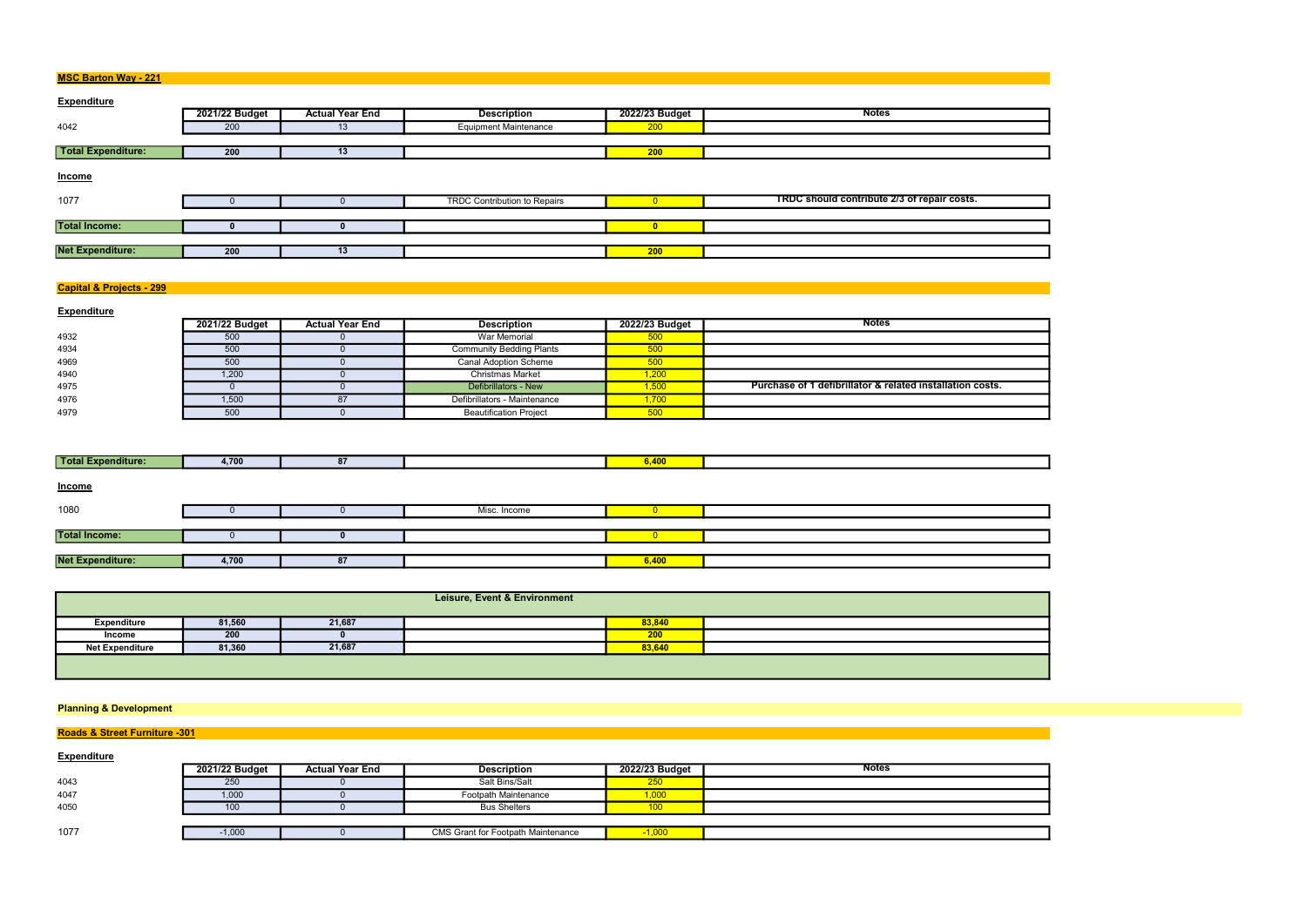| <b>Total E</b><br>:penditure: | 350 |  | $- - -$<br><u>vvu</u>                                             |  |
|-------------------------------|-----|--|-------------------------------------------------------------------|--|
|                               |     |  |                                                                   |  |
| Net Ex<br>nditure:            | 350 |  | <b>Section</b><br>$\bm{\mathsf{v}}\bm{\mathsf{v}}\bm{\mathsf{v}}$ |  |

| <b>Community Bus - 302</b>          |                |                        |                                     |                |              |
|-------------------------------------|----------------|------------------------|-------------------------------------|----------------|--------------|
| <b>Expenditure</b>                  |                |                        |                                     |                |              |
|                                     | 2021/22 Budget | <b>Actual Year End</b> | <b>Description</b>                  | 2022/23 Budget | <b>Notes</b> |
| 4702                                | 7,400          | 2,660                  | <b>Community Bus</b>                | 8,000          |              |
|                                     |                |                        |                                     |                |              |
| <b>Total Expenditure:</b>           | 7,400          | 2,660                  |                                     | 8,000          |              |
|                                     |                |                        |                                     |                |              |
| <b>Net Expenditure:</b>             | 7,400          | 2,660                  |                                     | 8,000          |              |
|                                     |                |                        |                                     |                |              |
| <b>Capital &amp; Projects - 399</b> |                |                        |                                     |                |              |
|                                     |                |                        |                                     |                |              |
| <b>Expenditure</b>                  | 2021/22 Budget | <b>Actual Year End</b> | <b>Description</b>                  | 2022/23 Budget | <b>Notes</b> |
| 4965                                | 500            | $\mathbf 0$            | Neighbourhood Plan Development      | 500            |              |
|                                     | N/A            | N/A                    | <b>Consultancy Fees</b>             | 1,000          |              |
| 4977                                | $\overline{0}$ | 1,392                  | Community Infrastructure Levy (CIL) | $\overline{0}$ |              |
|                                     |                |                        |                                     |                |              |
|                                     |                |                        |                                     |                |              |
| <b>Total Expenditure:</b>           | 500            | 1,392                  |                                     | 1,500          |              |
|                                     |                |                        |                                     |                |              |
| Income                              |                |                        |                                     |                |              |
|                                     |                |                        |                                     |                |              |
| 1091                                | $\overline{0}$ | $\overline{0}$         | Community Infrastructure Levy       | $\overline{0}$ |              |
|                                     |                |                        |                                     |                |              |
| <b>Total Income:</b>                | $\mathbf{0}$   | $\mathbf{0}$           |                                     | $\bullet$      |              |
| <b>Net Expenditure:</b>             |                | 1,392                  |                                     |                |              |
|                                     | 500            |                        |                                     | 1,500          |              |
|                                     |                |                        | <b>Planning &amp; Development</b>   |                |              |
|                                     |                |                        |                                     |                |              |
| <b>Expenditure</b>                  | 8,250          | 4,052                  |                                     | 9,850          |              |
| Income                              | $\mathbf{0}$   | $\mathbf 0$            |                                     | $\mathbf{0}$   |              |
| <b>Net Expenditure</b>              | 8,250          | 4,052                  |                                     | 9,850          |              |
|                                     |                |                        |                                     |                |              |